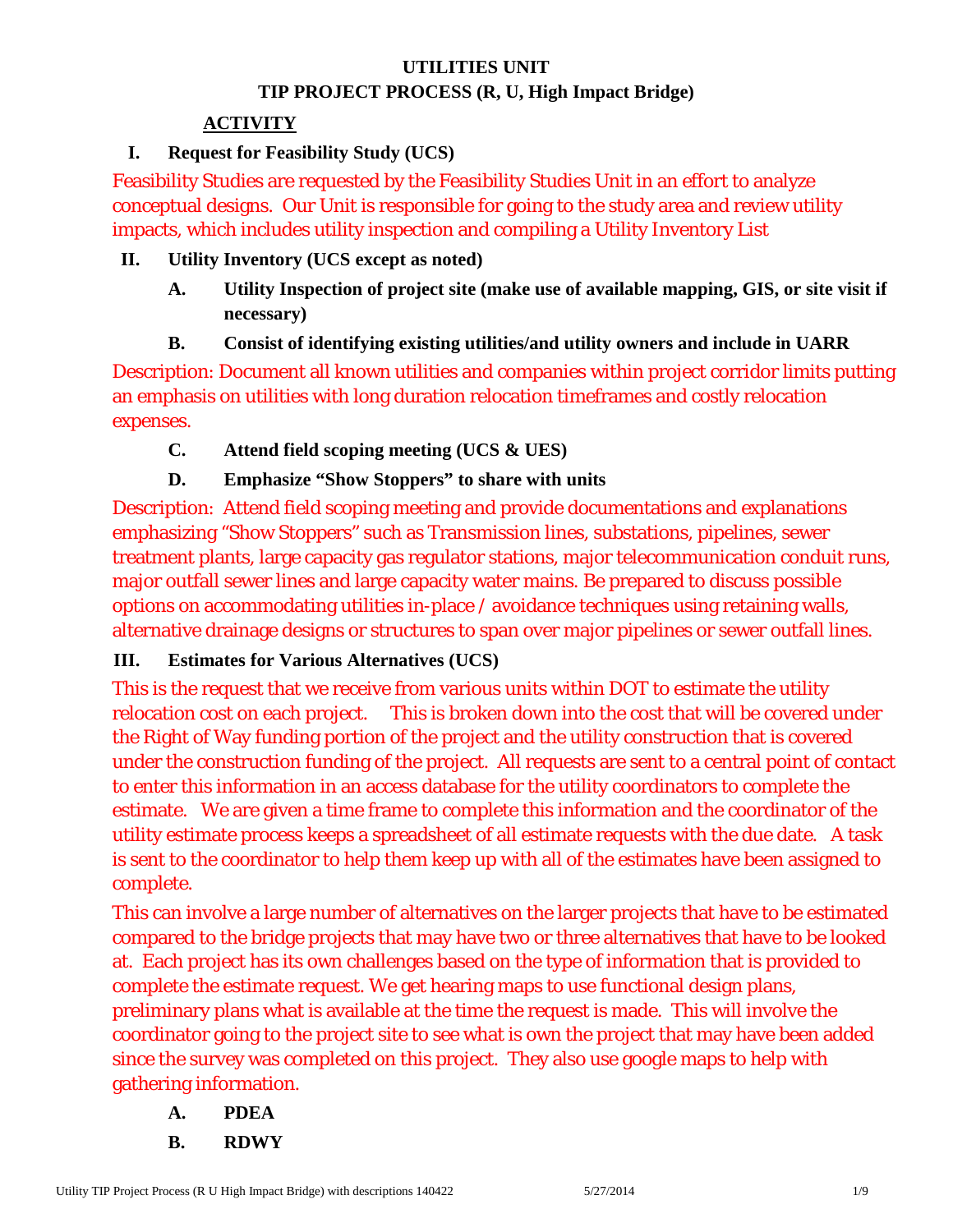#### **C. Program Development**

#### **D. Contract Standards**

*PE Manday Estimate #2*

#### **Prepare manday estimates for PE funding**

Using the estimating form, estimate the Preliminary Engineering funded mandays needed by UES and UCS for in-house work. The Utility Coordinator should fill in the form and send to the Regional Utility Coordinator, who will adjust and send to the Regional Utilities Squad Leader for further adjustment. After the estimate is complete, transmit to Barry Whitaker for uploading of the information and transmittal to the PDEA. Properly name the form and store on the R drive.

#### **IV. Preparation for Public Hearing Review Meeting**

**A. Expand easements for utilities 15'-20' back of R/W on public hearing map (UCS & UES)**

The Utility Agent will provide the Roadway Engineer with projected utility easement needs for inclusion on the public hearing map. Typically, a utility easement will be shown 15ft – 20ft behind proposed ROW.

#### **PUBLIC HEARING HELD**

*PE Manday Estimate #4*

**Update PE Manday Estimate #2**

Update using latest information

**V. If needed, hire Utility Coordination PSF for Task Order 1 (UARR), (UCS & UES)** Make a determination whether to hire a PSF for Task Order 1 (Phase 1).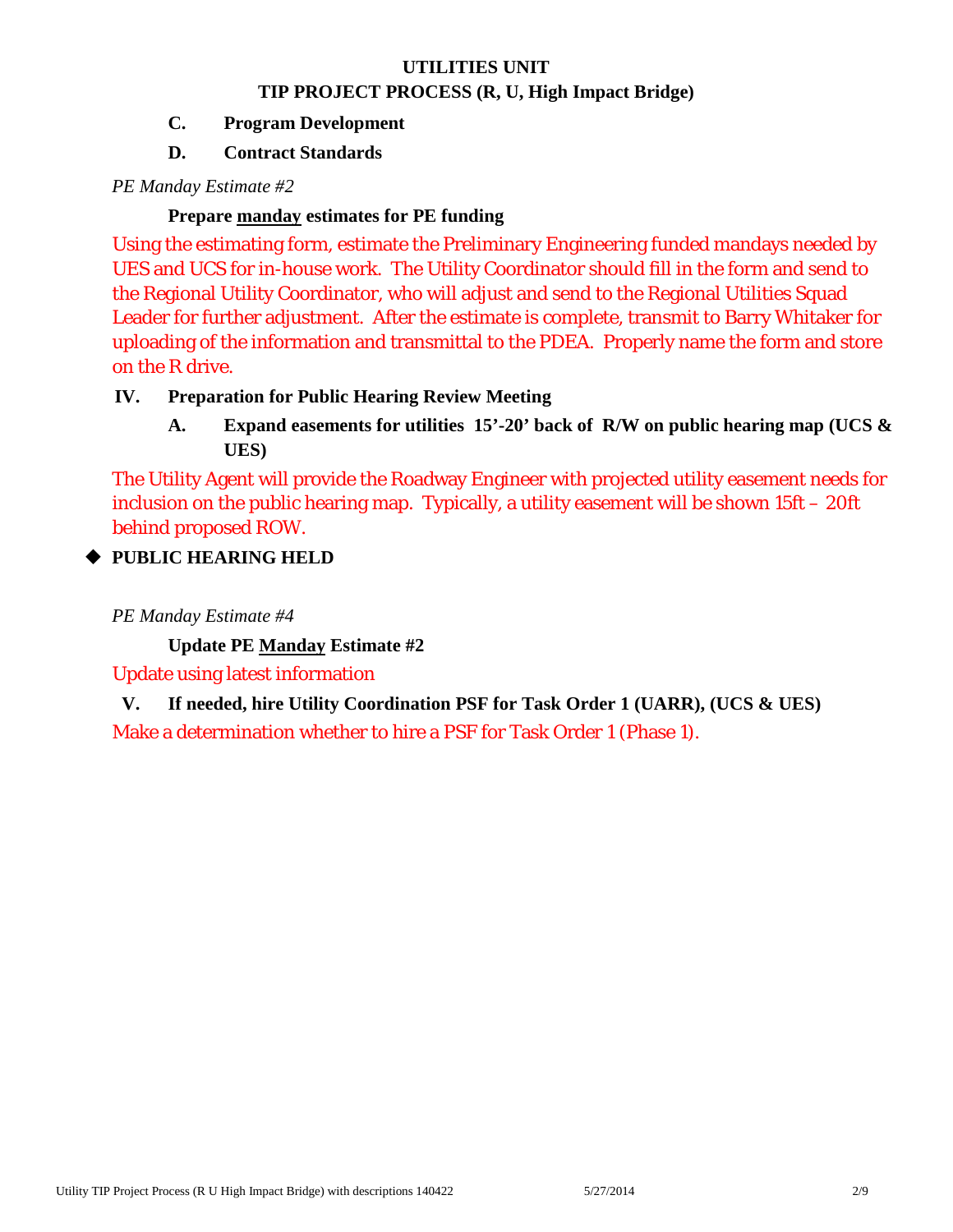## **TIP PROJECT PROCESS (R, U, High Impact Bridge)**

# **PLANNING DOCUMENT COMPLETE**

# **Preliminary Utility Plans/UARR (UCS or PSF & UES)**

## **All submittals from Utility Owners must be in Microstation format**

The intent of this requirement is to ensure that UO and UC plans can be compiled using the Utility Unit workspace and in a format that is compatible with the roadway plans.

# **A. Provide Kickoff packages to Utility Companies (UCS or PSF)**

Utility Coordination (or PSF) is to provide current roadway plans and cross sections and profiles to the utility owners. Also will be provided will be a checklist of questions regarding existing easements beyond our R/W, verifying materials, as-builts, correct location, duration of relocation activities. Standard questionnaire can be modified for individual utility owners.

**B. Conduct Kickoff meeting w/utility owners, R/W, Div Construction Engineer, PSF (meeting to be scheduled by UCS or PSF)**

Coordination (or PSF) will establish time and place and invite attendees. Coordination will contact owners and verify that they received plans and questionnaire and are prepared to address questions

## **1. Determine preliminary alignment and schedule for each utility company**

Each utility company will be prepared to discuss preliminary routing at the kick-off meeting with respect to all utility installations. Duration of relocation activities will also be discussed at this meeting. Utility Coordination (or PSF) and Utility Engineering (or PSF) will compile meeting minutes and notes (to include plan markups) to be used in completing the UARR(p).

- **2. Determine if project schedule needs to be adjusted due to R/W duration and NEU permit issues**
	- **a. To relocate all utilities prior to let date (preferred)**

At the conclusion of the kick-off meeting, the Utility Unit representative will assess the time required to complete utility relocations and compare that information to the ROW schedule to determine if the project schedule will require adjustment, and determine if the NES utility permit drawings will have to be provided earlier in the project schedule.

## **b. To relocate prior to/after let date (for UBO & UC worked in the contract)**

Utility Unit will determine if work can be completed prior to date of availability (dependent on the type of work involved). If the work cannot be completed prior to the DOA the utility owner must provide a date when the proposed work will be completed.

## **3. Discuss cost responsibilities**

Utility Coordination (or PSF) will advise the utility owners if there are compensable interests based on information provided by the utility owners prior to the kick-off meeting

**C. Complete UARR (p) (send to all attendees, Hydraulics, Signal Design Section, Roadside Environmental) (UES, UCS or PSF)**

Utility Unit (or PSF) will complete the UARR and provide copies of the preliminary UARR to all attendees as well as affected NCDOT units. Send out copies electronically if possible. Once complete, the UARR will be placed on the R drive (project stores).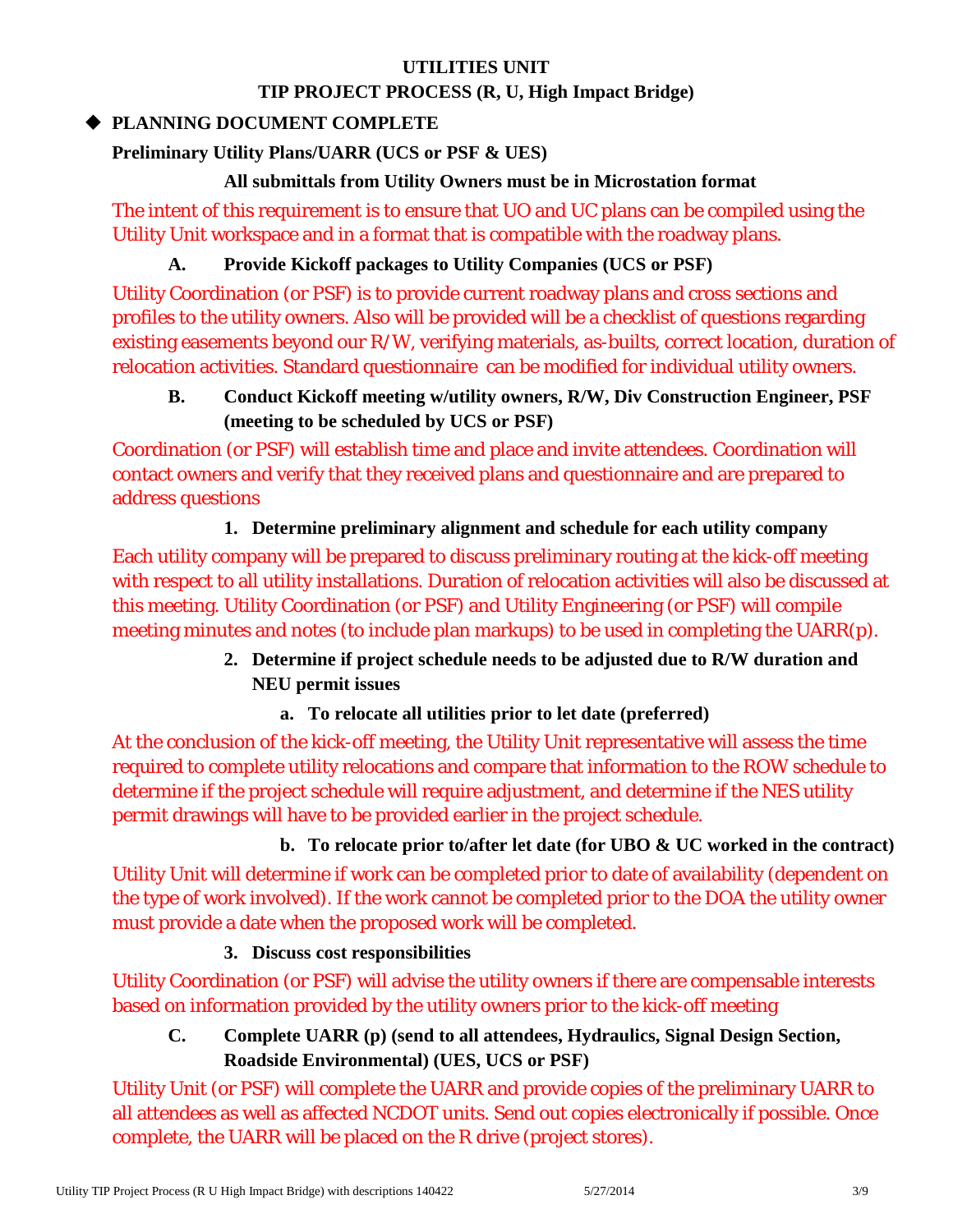### **D. Receive comments from utility owners**

The Utility Coordination Section (or PSF) will receive all comments from the utility owners and after reviewing the comments provide copies to the Utility Engineering Section. If comments reveal that changes to the routing, project schedule, durations, etcetera proposed by the utility owner, the UARR and associated utility plans will be revised to reflect those changes.

# **E. Provide UCR (Utility Construction Request) to UES (UCS or PSF)**

Utility Coordination (or PSF) will provide the UCR to the Utility Engineering Section with a copy placed on the R drive (project stores). The UCR will clearly define ownership of utilities on the project and cost responsibility of the same. The UCR should also reflect the owner's desire to utilize NCDOT limited services PEF, a firm selected by the owner, or the owner's engineering staff.

**F. Request Higher Level SUE (Level A, etc.) (Receive preliminary drainage plans)** Utility Engineering (or PEF/PSF) will contact Hydraulics Unit to obtain the horizontal alignment of proposed drainage prior to requesting level A SUE data. Request to L&S must be issued by engineering squad leader.

## **G. Attend CP-4B Meeting**

Utilities Unit (or PSF/PEF) will attend 4B meeting with Hydraulics Unit to identify major utilities and proposed utilities so that impact can be assessed. Need to identify potential conflicts that can be mitigated.

# **H. Provide preliminary PUE's**

Preliminary PUE locations will be determined by the Utility Coordination Section and the Utility Engineering Section (PSF/PEF) based on information provided by the utility owners. This information will not be provided to the Roadway Design Unit until final relocation plans have been received from the utility owners. PUE locations will be placed in the design file using Microstation and provided to RDU in that format.

## **I. Receive final Drainage Plans from Hydro**

Utilities Coordination will receive final drainage plans and will provide those plans to each utility owner.

# **J. Receive Utility Owner Relocation plans**

The Utility Coordination Section will receive plans from the utility owners and place those files on the R drive (project stores). These files must be microstation files that can be referenced into the design files being compiled by the Utilities Unit.

# **K. Finalize PUE's & critical parcels (UES or PSF will provide electronic plans to Roadway for PUE locations)**

After all relocation plans have been received from the utility owners and checked for accuracy and completeness, the proposed PUE, locations will be verified and if required, additional/modified PUE's will be finalized and provided to RDU in Microstation format. Critical parcels, necessary for early utility relocations will be identified by the Utility Unit (PSF/PEF) and provided to ROW for accelerated acquisition.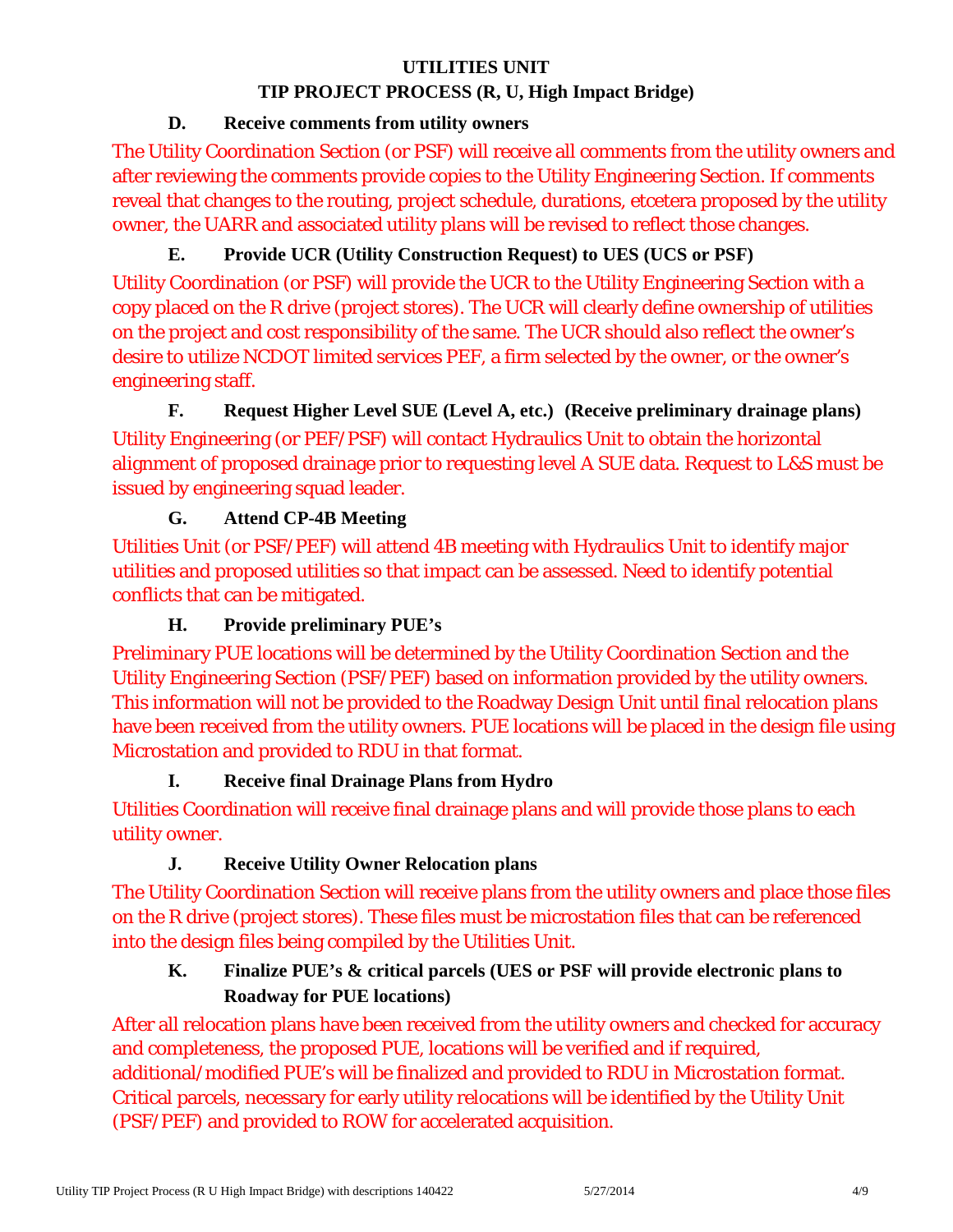## **TIP PROJECT PROCESS (R, U, High Impact Bridge)**

# **L. Attend Final Design Field Inspection and revise PUE's**

Utility Unit will attend the FDFI with checked and verified PUE and proposed utility relocations plans and be prepared to discuss relocations with respect to duration, location and any special requirements such as clearing, rough grading, etcetera.

**M. Provide UARR (f) and Preliminary Utility Construction and Utilities by Others Plans (UES, UCS or PSF)**

Utility Unit (PSF/PEF) will provide the final UARR to all utility owners and NCDOT design sections. The final document and associated plans, estimates, and other documents will be placed on the R drive (project stores)

**VI. Hire Utility Coordination PSF for Task Order 2 and Utility Engineering PSF for Task Order 3 (UCS & UES)**

Upon completion of Task Order 1, the UARR will be utilized to either hire a PSF or in the case where a PSF successfully performed Task Order 1, Task Order 2 services can be supplemented. The UARR will also be utilized to hire a PSF to perform Task Order 3, which includes water and sewer relocation work.

## **RIGHT OF WAY PLANS COMPLETE**

*PE Manday Estimate #6*

**Update PE Manday Estimate #4**

Update using latest information

## **VII. Authorize Utility Relocations (UCS)**

**A. Utility Companies submit Utility Relocation package**

The utility relocation package should include the following:

If the cost to relocate the utility is NCDOTs cost: The utility company would submit two (2) copies completely filled out and executed (with original signatures) 16.8 Utility Relocation Agreements, Three (3) hard copy sets of color-coded relocation plans showing their existing and proposed relocation work, an electronic file (micro station preferred) of the color-coded relocation plans, three (3) copies of the company's detailed non-betterment estimate and the company's Right of Way verification (affidavit of adverse possession or copies of recorded easements for their facilities).

If the cost to relocate the utility is the company's cost: The utility company would submit four (4) copies completely filled out and executed (with original signatures) of the appropriate Encroachment Agreement (16.1 or 16.2 Encroachment Agreement), four (4) hard copy sets of color-coded relocation plans showing their existing and proposed relocation work, and an electronic file (micro station preferred) of the color-coded relocation plans.

**B. Approve Utility Relocation package from utility companies contingent on R/W Acquisition (cc Attendees)**

Once the utility relocation package has been reviewed the assigned Utility Agent will write and mail out a utility authorization to the utility company authorizing them to proceed with the necessary relocation work (contingent on R/W acquisitions) and once a relocation meeting has been held with the appropriate Resident Engineer's office.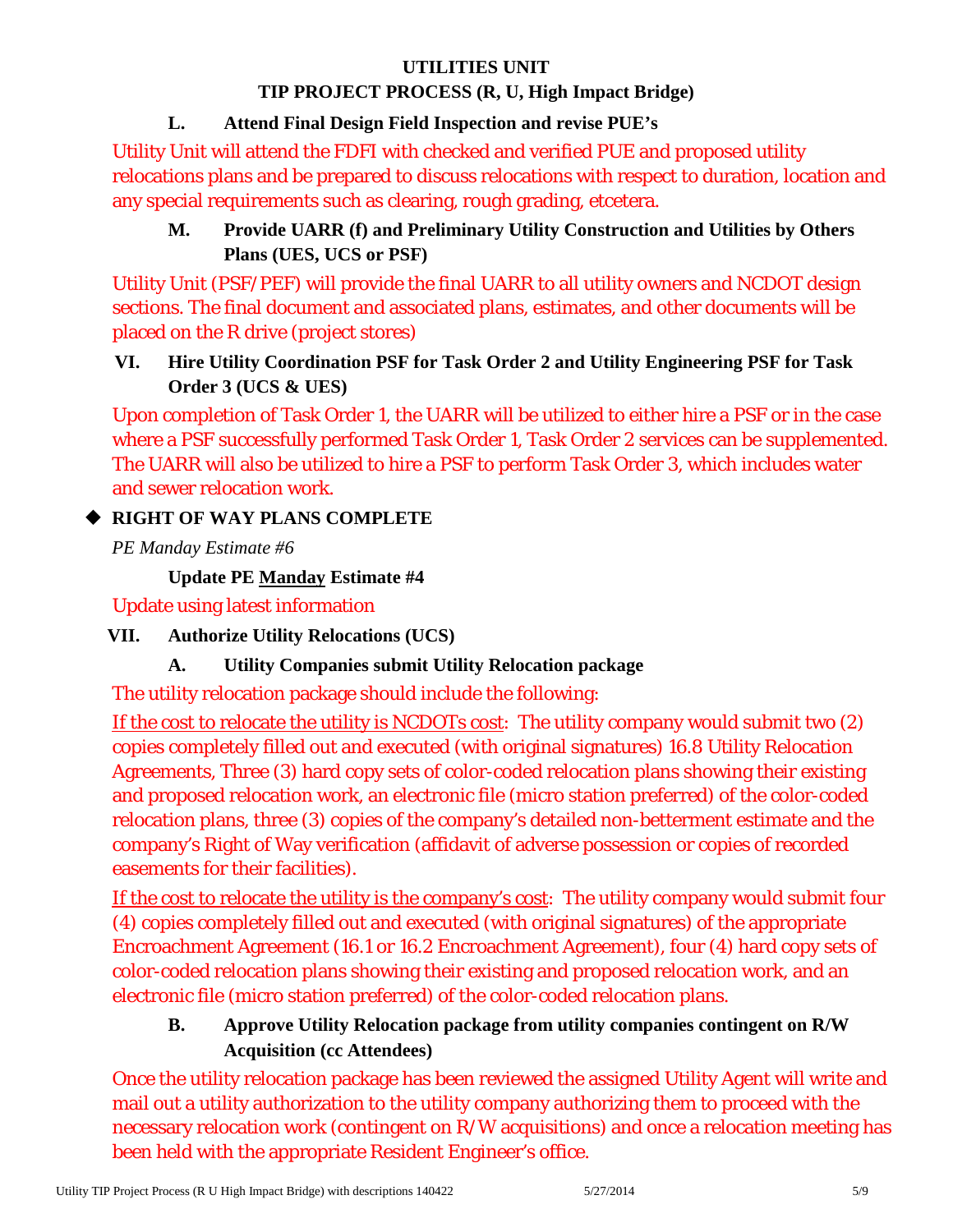## **TIP PROJECT PROCESS (R, U, High Impact Bridge)**

# **C. Notify Utility Companies when Utility Relocations can begin**

If all the Right of Way was acquired at the time the authorization letter was sent to the utility company they can begin their utility relocation work as soon as they have the necessary field meeting with the Resident Engineer's office as stipulated in the authorization letter. If all the Right of Way was not acquired when the authorization letter was sent, then the Utility Agent would need to track Right of Way's progress and notify the utility company once all the Right of Way was acquired in order for their relocation work to begin.

## **VIII. Prepare Environmental Permit drawings/narratives (UES/UCS)**

The Utility Engineering and Coordination Sections will prepare the environmental impact plans and narrative.

### **A. Obtain hydro's permit drawings if available**

Minimize the impacts to the streams, rivers, buffer zones and wetlands caused by utility relocations. Verify the utility relocations and hydraulics environmental impact areas don't overlap.

### **B. Confirm that environmental permits will be obtained to meet utility relocation schedule**

A separate environmental permit may be required for utility companies starting work a year or more before the letting.

- **C. CAMA counties**
	- **1. No impacts ( provide utility relocation plans and narrative to NEU)**
	- **2. Show profiles for all utility crossing for stream, wetlands and buffers**
	- **3. Impacts – prepare permit plans and narrative**
- **D. Non-CAMA counties**
	- **1. No impacts (narratives for utility relocations)**
	- **2. Impacts- prepare permit plans and narrative**

## CAMA Environmental Permit Plans:

1. No Impacts

Environmental permit plans - show all utility relocations and profiles for trenchless installations crossing streams, rivers, buffer zones and wetlands. Division of Coastal Management doesn't require profiles on certain type streams and wetlands. NES will determine which streams and wetlands don't require profiles.

The narrative includes the owner names and contact information, a description of the existing utilities and proposed utilities to be relocated for each owner. Identify proposed utility lines for future development.

## 2. Impacts

Environmental permit plans with impacts - show all utility relocations and profiles for trenchless installations crossing streams, rivers, buffer zones and wetlands. Division of Coastal Management doesn't require profiles on certain type streams and wetlands. NES will determine which streams and wetlands don't require profiles. Show different impacts using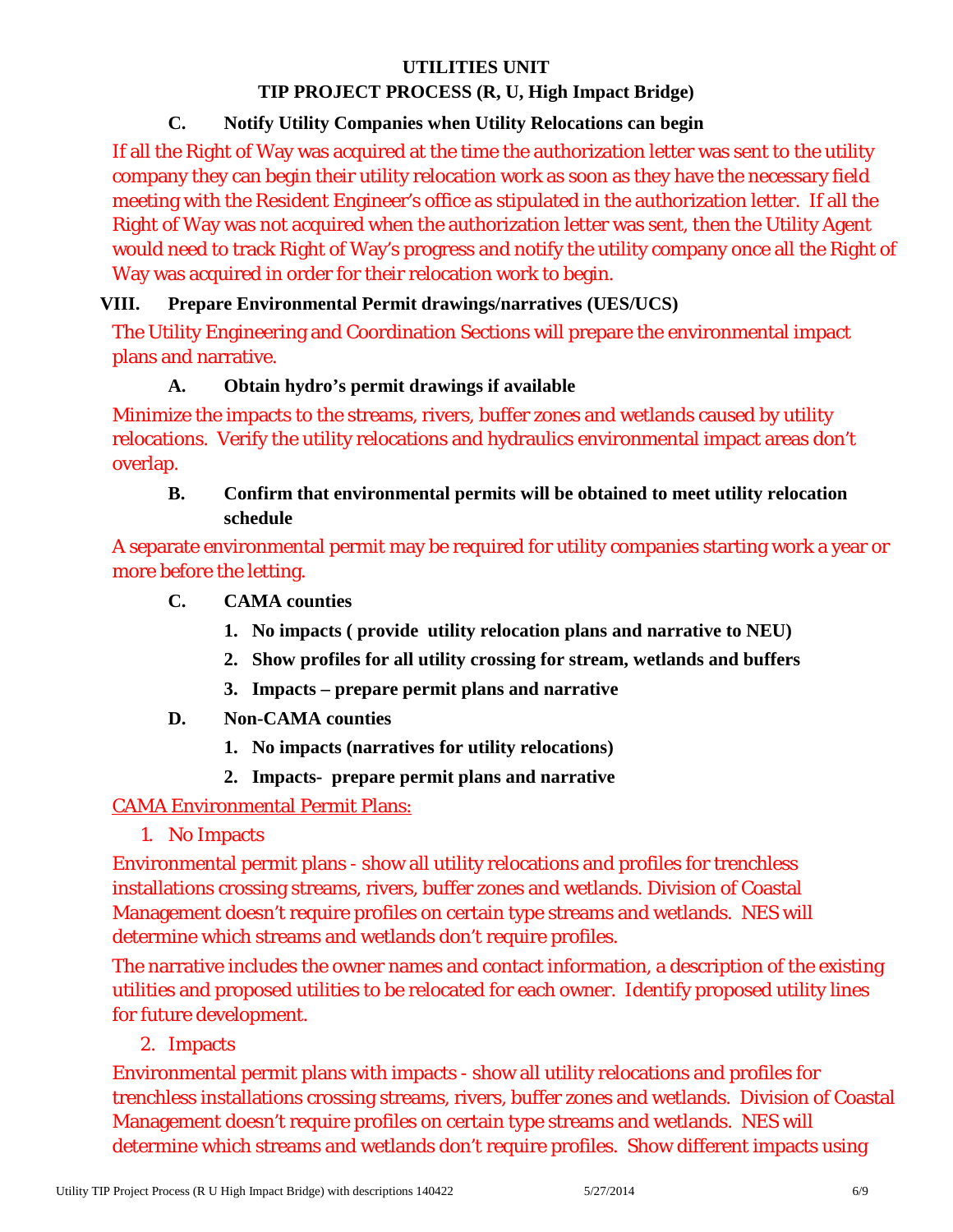# **TIP PROJECT PROCESS (R, U, High Impact Bridge)**

the standard symbology and legends. Calculate the impacts to the (buffer zones in square feet) and (wetlands in acres). Show the number of impacts to the buffer zones and wetlands on the plans and in the standard spread sheets provided from hydro. List the property owner names and parcel numbers with impacts.

The narrative includes the owner names and contact information, a description of the existing utilities and proposed utilities to be relocated for each owner. Identify proposed utility lines for future development.

Corp of Engineers Environmental Permit Plans:

1. No Impacts

Environmental permit plans - not required.

The narrative includes the owner names and contact information, a description of the existing utilities and proposed utilities to be relocated for each owner.

2. Impacts

Environmental permit plans with impacts – show only proposed utility relocations impacting the rivers, streams, buffer zones and wetlands. Show different impacts using the standard symbology and legends. Calculate the impacts to the (buffer zones in square feet) and (wetlands in acres). Show the number of impacts to the buffer zones and wetlands on the plans and in the standard spread sheets provided from hydro. List the property owner names and parcel numbers with impacts.

The Corp of Engineers does not currently require profiles for trenchless installations crossing rivers, streams, buffer zones and wetlands, but NCDOT may start asking utility companies to provide profiles.

The narrative includes the owner names and contact information, a description of the existing utilities and proposed utilities to be relocated for each owner.

**IX. Prepare Utility Construction Plans, Special Provisions, and Estimates (UES or PSF except as noted)**

## **A. Provide Utility Construction Agreement Plans to UCS (UES)**

Utility Construction Agreement Plans differ from the UC plans turned in to Roadway. They show cost responsibility by depicting the proposed work in color and a color key is added to the title sheet. Additionally, they do not include profile, detail, or note sheets, only title and plan sheets are included. However, those sheets should be complete with the exception of the PE seal. Also included with the UtAg Plans is an estimate that lists pay items, quantities, and a lump sum cost, individual unit prices are not shown. As this is a budget estimate for the owner, 10% (or appropriate) is added. If necessary, include an estimate for betterment. Label the Special Provisions as Exhibit A, the Budget Estimate as Exhibit B, and the Utility Agreement Plans as Exhibit C.

#### **B. Submit Utility Agreement Package to Owner (UCS)**

The Utility Agreement Package consists of the Plans and Estimate (described in B) and the applicable agreements (Use and Occupancy or Reimbursable and Encroachment). This package is presented to the appropriate authority in order to convey the proposed utility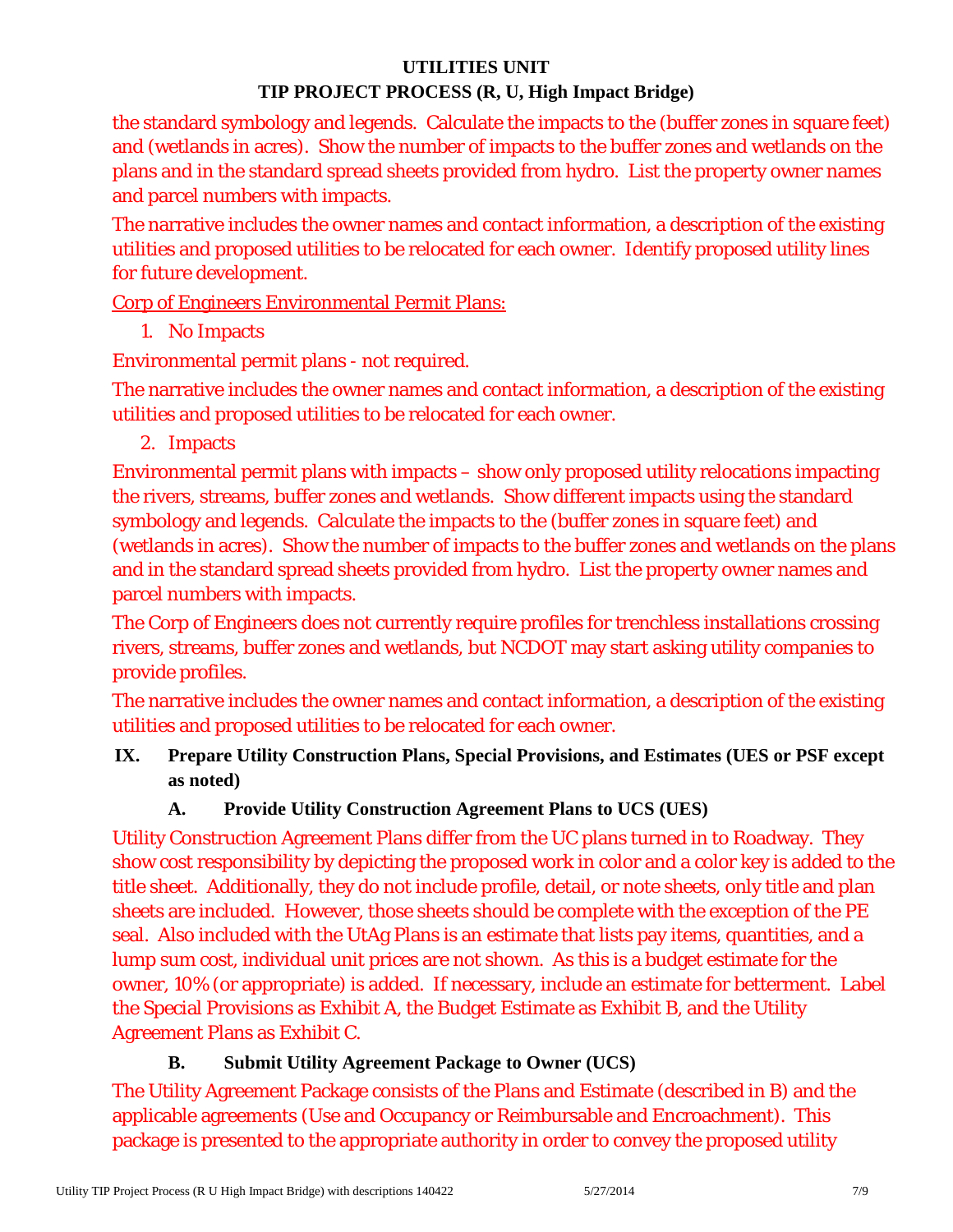#### **TIP PROJECT PROCESS (R, U, High Impact Bridge)**

relocations, explain legal responsibilities of both parties, and acquire appropriate signatures to make this a binding contract between the Department and the owner.

### **C. Turn in PS&E to Roadway**

UtAg Plans become final plans by removing the cost responsibility additions, adding remaining sheets (notes, symbology, details, profiles, etc.), and sealing/signing all sheets. Special Provisions will be written in accordance with guidance posted on the Utilities Unit Connect site. The estimated items, quantities, and unit costs will be entered into Transport. Two estimates will be produced, one with unit prices, one without. If the owner is responsible for any portion of the UC, a breakdown estimate will also be run (no unit prices). The plans, specifications, and estimate(s) (without unit prices) are turned in to Roadway. The estimate with unit prices is submitted to the estimating office.

For more info: [https://connect.ncdot.gov/municipalities/Utilities/Pages/Construction-Plans-](https://connect.ncdot.gov/municipalities/Utilities/Pages/Construction-Plans-Development.aspx)[Development.aspx](https://connect.ncdot.gov/municipalities/Utilities/Pages/Construction-Plans-Development.aspx)

**X. Finalize Utilities by Others Plans and Special Provisions (UES or PSF)**

### **A. Turn in UbO plans and special provisions to Roadway**

Description: The UbO plans are developed to show all proposed utilities, within the project limits, that will be constructed by someone other than the highway contractor. The special provisions include completion dates, coordination required of the contractor, and any other pertinent information.

For more info: [https://connect.ncdot.gov/municipalities/Utilities/Pages/UbO-Plans-](https://connect.ncdot.gov/municipalities/Utilities/Pages/UbO-Plans-Development.aspx)[Development.aspx](https://connect.ncdot.gov/municipalities/Utilities/Pages/UbO-Plans-Development.aspx)

## **XI. Utility Agreement Package signed (UCS)**

Description: This Utility agreement is used when a utility entity is responsible for reimbursing the DOT for relocation work within the Roadway Contract. The utility entity approves the package (agreement, plans, estimate & provisions); the signed agreement is then forwarded back to the DOT for final Board approval and execution.